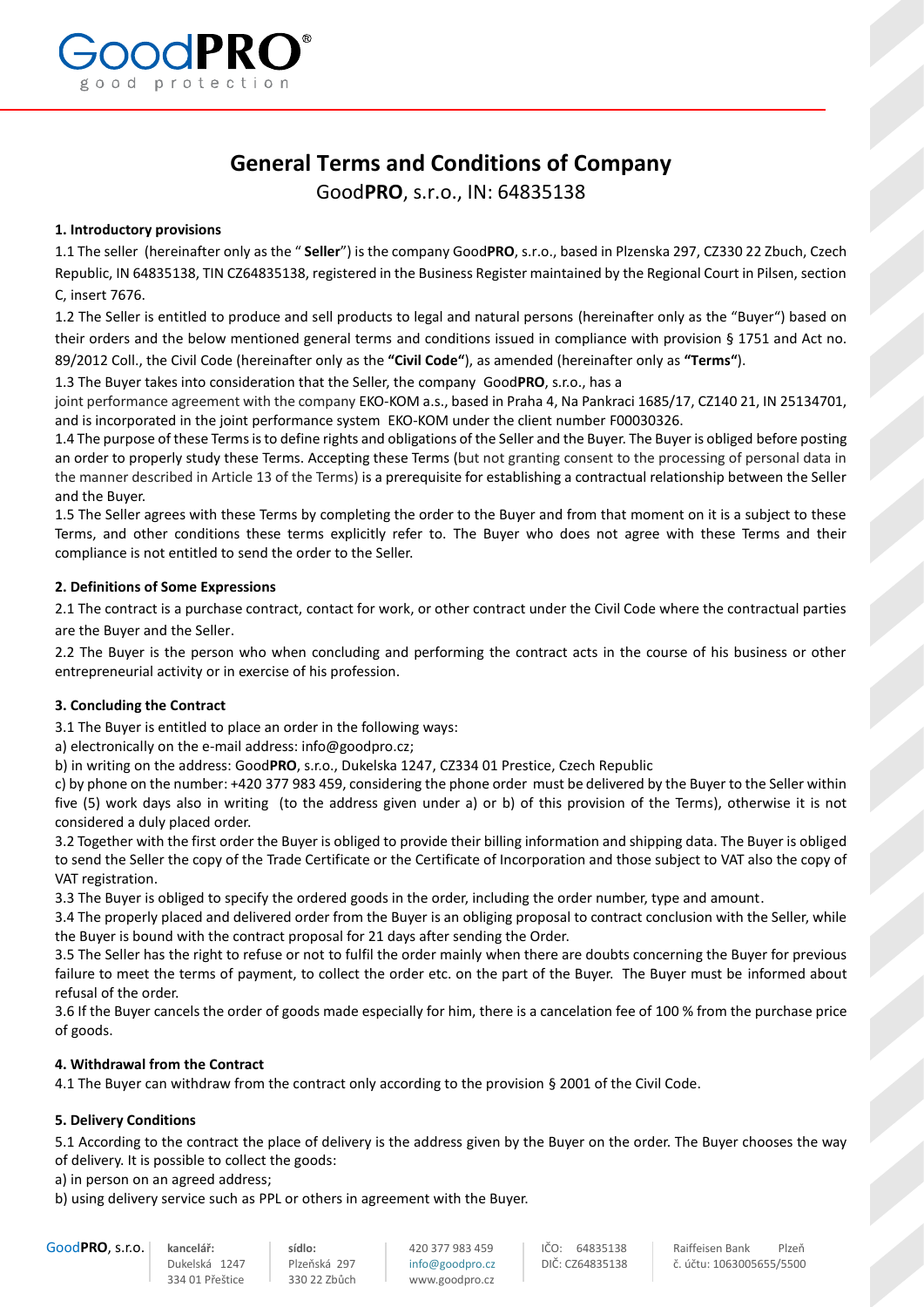

5.2 The price of transport is stated on the current pricelist of the Seller. Packing is not paid by the Buyer. Shipping costs are covered by the Buyer unless otherwise stated in the order.

5.3 The delivery of goods includes a proper tax document.

# **6. Terms of Payment**

6.1 Unless stated otherwise the maturity of invoice is set at fourteen (14) days. The method of payment is decided by the Seller and the possibilities are in particular the following:

a) cash on delivery (the Buyer pays the price of goods after delivery to the courier or at the post office);

b) bank transfer (after receiving the order the Seller sends to the Buyer the price of goods, account number and variable payment symbol, the Buyer pays the price to the bank account designated by the Seller before sending the goods, otherwise the goods will not be shipped or transferred as this method of payment is considered advance payment);

c) in cash - personal collection (the price is paid in cash by the buyer on delivery from the hands of the Seller).

6.2 In case of non-compliance with the due date stated in the invoice on the Buyer´s side, the Seller is entitled to charge the Buyer the contractual fine of 0.05% for each day of delay.

6.3 The time of payment of the goods is considered to be the date when the relevant payment is credited to the Seller´s account or on the day when it is covered in another way to his hands.

# **7. The Price of Goods**

7.1 Prices are given on the current pricelist of the Seller valid to the date of the order.

7.2 The Seller can provide the Buyer with the discount upon agreement between the Seller and the Buyer, but only at the Buyer´s discretion.

7.3 The prices of products or services are charged with VAT (hereinafter only as "VAT" ) valid at the time of placing the order. If VAT changes after placing the order or by the time of contract conclusion, the Buyer is obliged - considering the kind of payment - to pay the outstanding part of the price or the Seller duly sends to the Buyer an email with information where to send the overpayment.

# **8. Right from Defective Performance**

8.1 The Buyer ´s right from defective performance is constituted by the defect causing a risk of damage for the Buyer, even if with later effect. The right of the Buyer is constituted also by a later occurred defect that the Seller caused by violating his obligation.

8.2 If the defective performance is a substantial violation of the contract, the Buyer is entitled to request first the removal of defect by repair, then a corresponding discount from the purchase price or replacement of the item or supplying a missing item or withdrawal from the contract.

8.3 The above stated order of requests cannot be changed without the consent of the Seller.

8.4 If the defective performance is an unsubstantial violation of the contract the Buyer is entitled to request removal of defect or a corresponding discount from the purchase price.

8.5 The Buyer cannot withdraw from the contract or request replacement if he cannot return the goods in the state he obtained it. This is not valid if:

a) there was a change of state as a result of inspection to determine the defect;

b) the Buyer used the item before discovering the defect;

c) the Buyer made it impossible to return the item in an unchanged state by acting or neglecting, or

d) The Buyer sold the goods before discovering the defect, consumed it or changed it by using; if it happened only partly the Buyer returns to the Seller what can be returned and gives the Seller compensation up to the amount, in which he benefited from using the item.

8.6 If the Buyer failed to announce the defect in time, he loses the right to withdraw from the contract.

8.7 The rights from defective performance are applied at the Seller at the address: Good**PRO**, s.r.o., Dukelska 1247, CZ334 01 Prestice, Czech Republic.

8.8 A defect cannot be considered to be a change of goods that happened during warranty period by using, misusing or interference. The warranty does not cover the changes in goods quality that occurred as a result of usage or natural change of material property or flaws occurring by breaking the rules and principles for usage and maintenance. The service life is determined by the manner and intensity of use and does not have to be as long as the warranty period. When used intensively the life span can be shorter than the warranty provided. The complaint procedure can be initiated if the claimed goods are complete and the general principle of hygiene does not prevent the claims.

8.9 After receiving the defect item a claim form is issued that is in case of mail delivery of the defect item sent via email within seventy two (72) hours after receiving the defect item. In case of personal delivery of the defect item the form is issued on the spot. The complaint is settled within thirty (30) days, unless the Buyer and the Seller agree on a different date or unless conditions such as lack of stock material prevent it.

334 01 Přeštice 330 22 Zbůch www.goodpro.cz

Good**PRO**, s.r.o. **kancelář: sídlo:** 420 377 983 459 IČO: 64835138 Raiffeisen Bank Plzeň [info@goodpro.cz](mailto:info@goodpro.cz) | DIČ: CZ64835138 c. účtu: 1063005655/5500